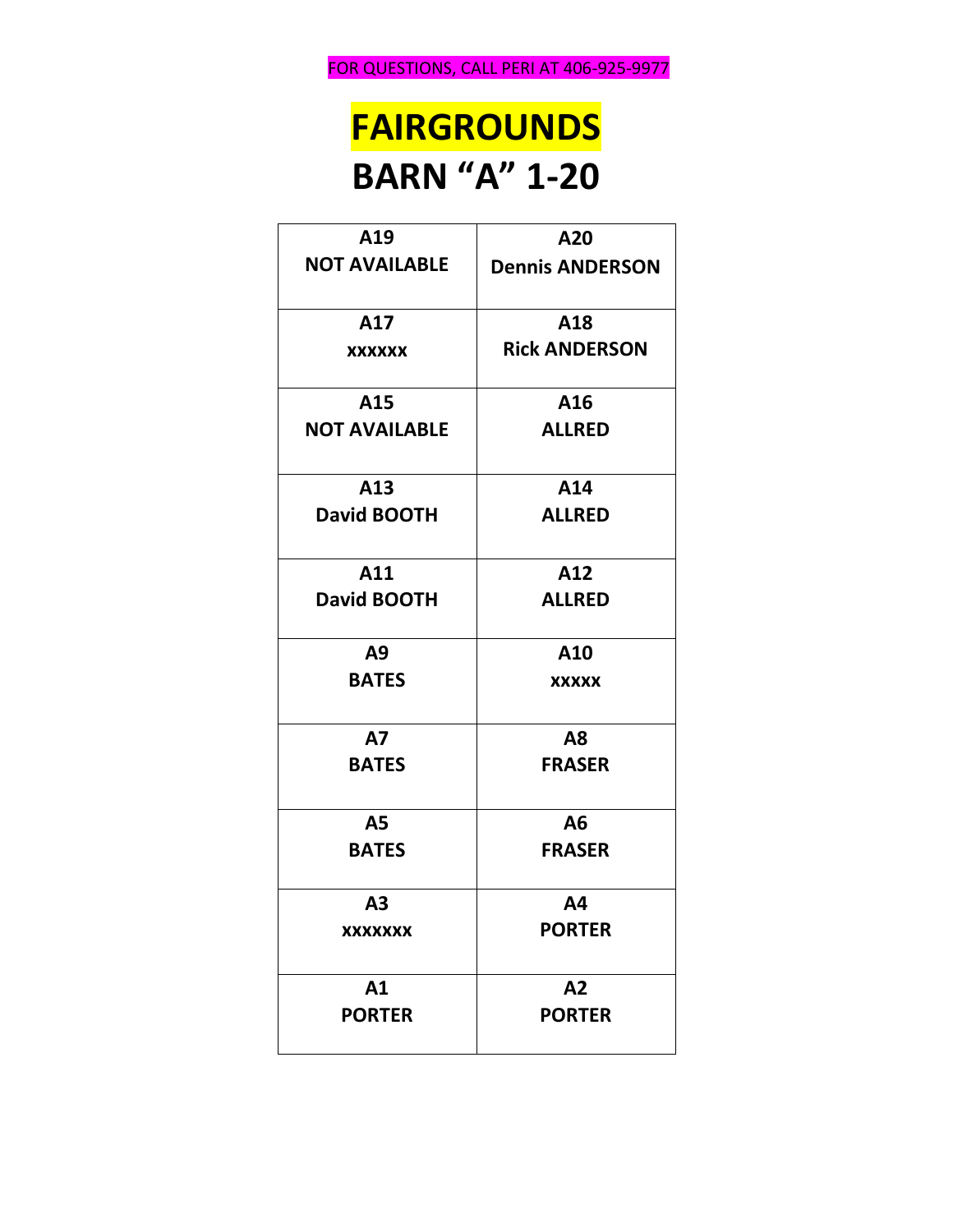## **FAIRGROUNDS BARN "B" 1-20**

| <b>B19</b>      | <b>B20</b>         |
|-----------------|--------------------|
| <b>CHAMBERS</b> | <b>Cody LEE</b>    |
| <b>B17</b>      | <b>B18</b>         |
|                 | <b>Cody Lee</b>    |
| <b>B15</b>      | <b>B16</b>         |
|                 | <b>Darrell LEE</b> |
| <b>B13</b>      | <b>B14</b>         |
| <b>BATES</b>    | <b>Darrell LEE</b> |
| <b>B11</b>      | <b>B12</b>         |
| <b>BATES</b>    | <b>Darrell LEE</b> |
| <b>B9</b>       | <b>B10</b>         |
| <b>BATES</b>    | <b>KIEMEG</b>      |
| <b>B7</b>       | <b>B8</b>          |
| <b>PETERSON</b> | <b>HOLMAN</b>      |
| <b>B5</b>       | <b>B6</b>          |
| <b>PETERSON</b> | <b>HOLMAN</b>      |
| <b>B3</b>       | <b>B4</b>          |
| <b>PETERSON</b> | <b>HOLMAN</b>      |
| <b>B1</b>       | <b>B2</b>          |
|                 |                    |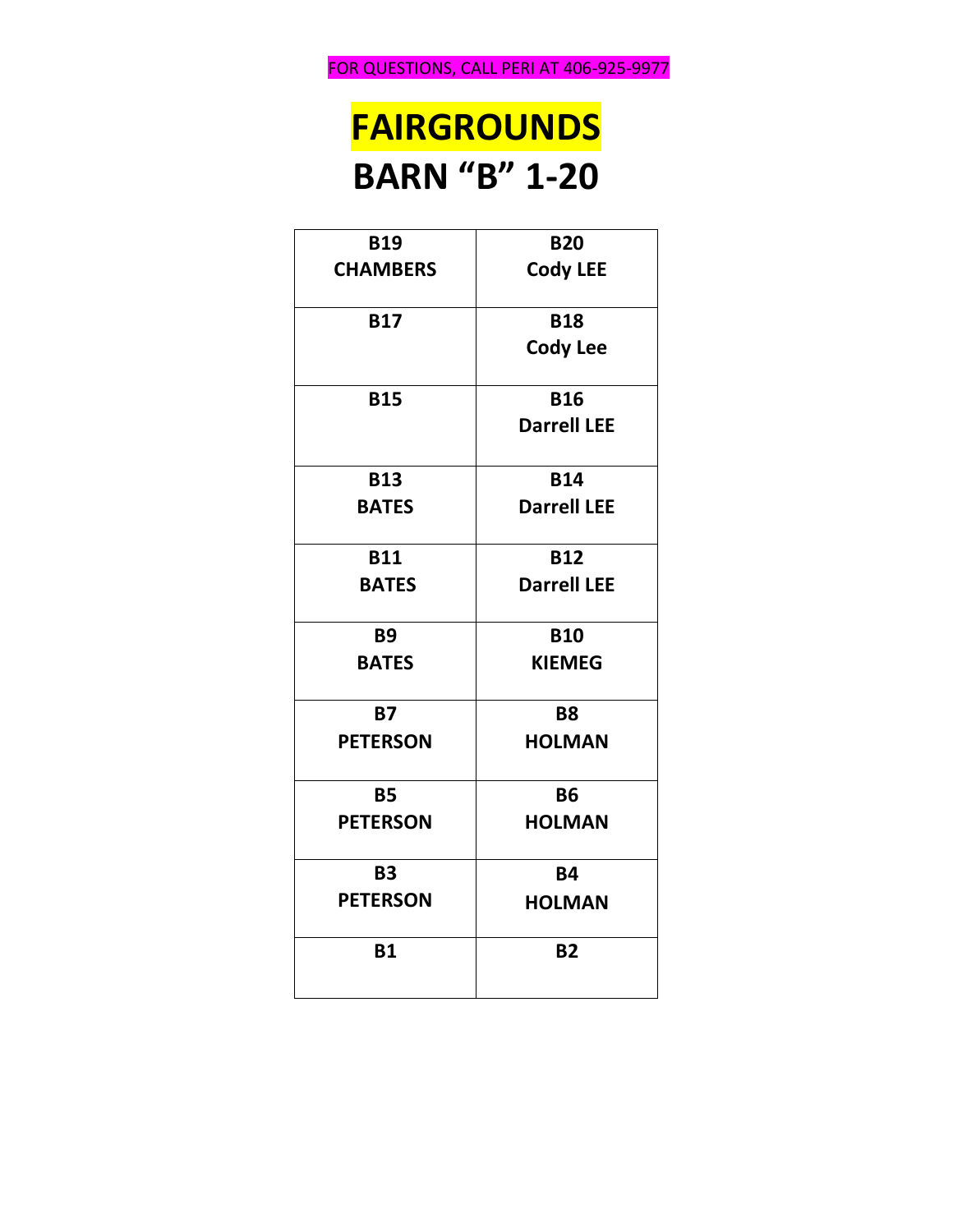### **HORSEMANSHIP CENTER BARN "A" 1-24**

| A2                 | A1                   |
|--------------------|----------------------|
| <b>Sandy BROWN</b> | <b>NOT AVAILABLE</b> |
| A4                 | A3                   |
| <b>KIMSEY</b>      | <b>NOT AVAILABLE</b> |
| A6                 | <b>A5</b>            |
| <b>HENDRICKSON</b> | <b>NOT AVAILABLE</b> |
| Α8                 | <b>A7</b>            |
| <b>HADLOCK</b>     | <b>NOT AVAILABLE</b> |
| A10                | A9                   |
| <b>HADLOCK</b>     | <b>NOT AVAILABLE</b> |
| A12                | A11                  |
| <b>HADLOCK</b>     | <b>HADLOCK</b>       |
| A14                | A13                  |
| <b>HADLOCK</b>     | <b>HADLOCK</b>       |
| A16                | A15                  |
| <b>HADLOCK</b>     | <b>HADLOCK</b>       |
| A18                | A17                  |
| <b>HADLOCK</b>     | <b>HADLOCK</b>       |
| A20                | A19                  |
| <b>DENTON</b>      | <b>DENTON</b>        |
| A22                | A21                  |
| <b>DENTON</b>      | <b>DENTON</b>        |
| A24                | A23                  |
| <b>DENTON</b>      | <b>DENTON</b>        |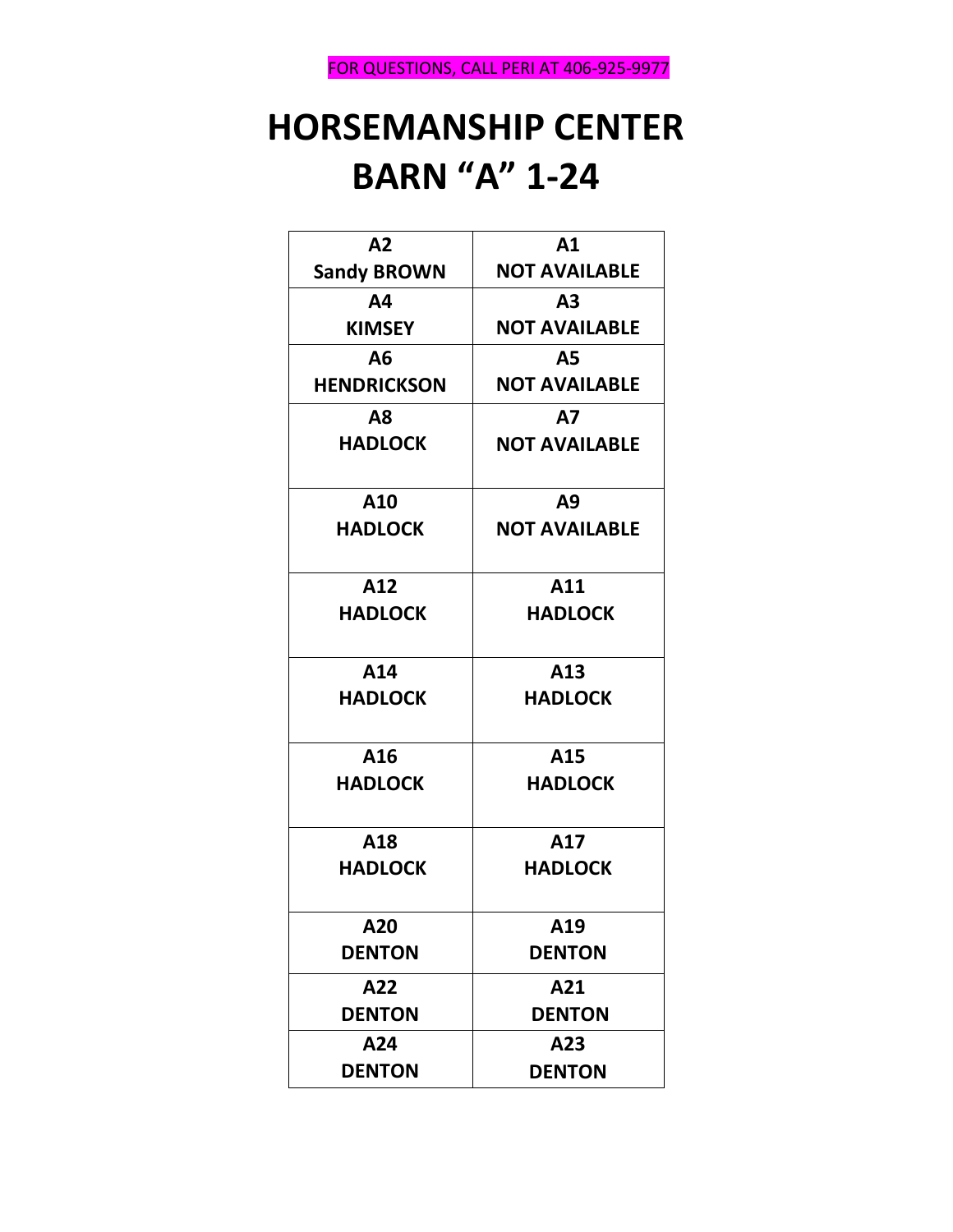FOR QUESTIONS, CALL PERI AT 406-925-9977

# **HORSEMANSHIP CENTER**

#### **BARN "B" 1-24**

| <b>B23</b>     |                      |
|----------------|----------------------|
| <b>JOHNSON</b> | <b>NOT AVAILABLE</b> |
| <b>B21</b>     |                      |
| <b>JOHNSON</b> | <b>NOT AVAILABLE</b> |
| <b>B19</b>     |                      |
| <b>JOHNSON</b> | <b>NOT AVAILABLE</b> |
| <b>B17</b>     |                      |
| <b>JOHNSON</b> | <b>NOT AVAILABLE</b> |
| <b>B15</b>     |                      |
| <b>JOHNSON</b> | <b>NOT AVAILABLE</b> |
| <b>B13</b>     |                      |
| <b>JOHNSON</b> | <b>NOT AVAILABLE</b> |
| <b>B11</b>     |                      |
| <b>JOHNSON</b> | <b>NOT AVAILABLE</b> |
| <b>B9</b>      |                      |
| <b>JOHNSON</b> | <b>NOT AVAILABLE</b> |
| <b>B7</b>      |                      |
| <b>DINAS</b>   | <b>NOT AVAILABLE</b> |
| <b>B5</b>      |                      |
| <b>DINAS</b>   | <b>NOT AVAILABLE</b> |
| <b>B3</b>      |                      |
| <b>DINAS</b>   | <b>NOT AVAILABLE</b> |
| <b>B1</b>      |                      |
| <b>DINAS</b>   | <b>NOT AVAILABLE</b> |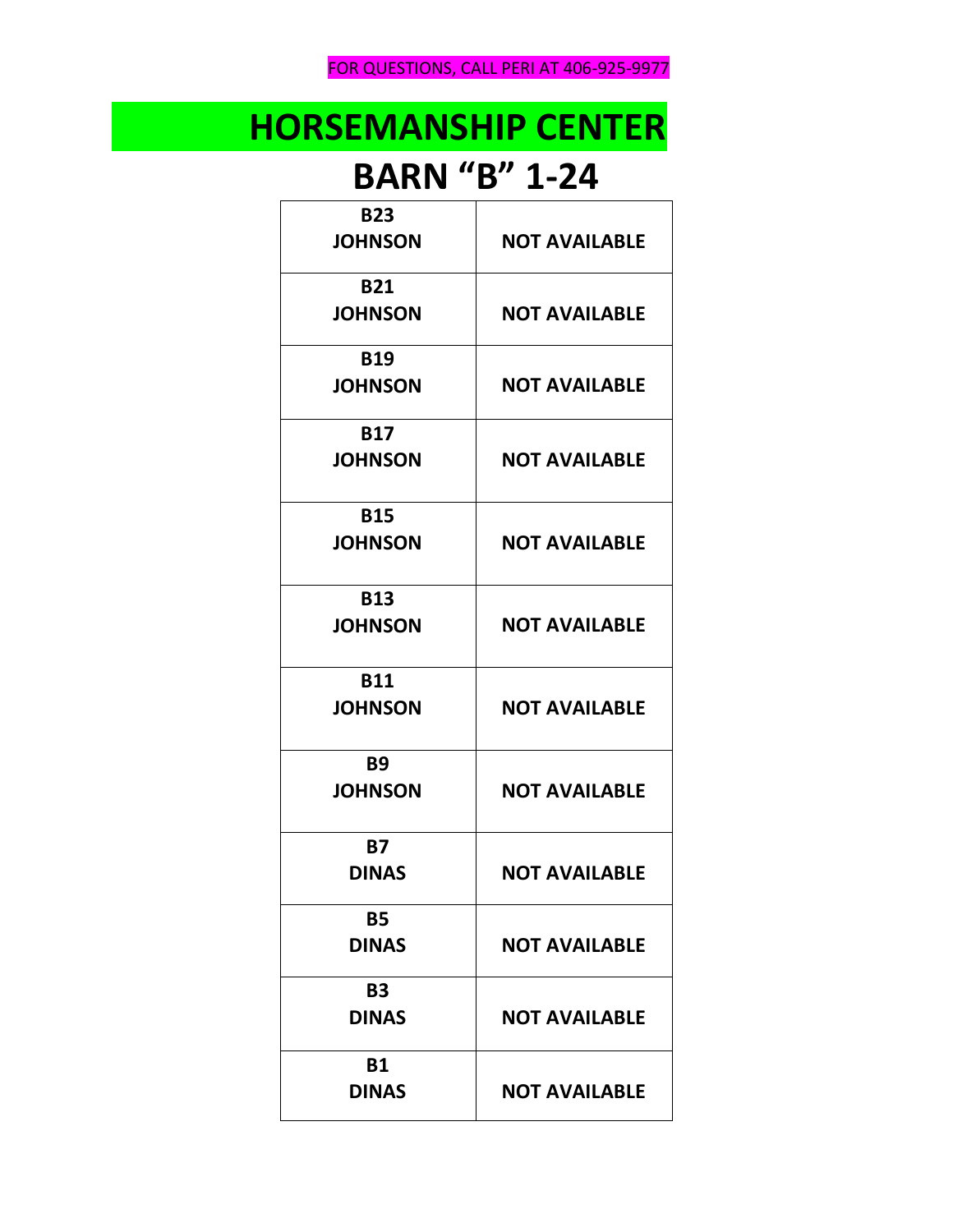## **HORSEMANSHIP CENTER BARN "C" 1-12**

| C <sub>1</sub>                  | C <sub>2</sub>                                                             |
|---------------------------------|----------------------------------------------------------------------------|
| <b>MUSSELMAN</b>                | <b>MUSSELMAN</b>                                                           |
| C <sub>3</sub>                  | C <sub>4</sub>                                                             |
| <b>MUSSELMAN</b>                | <b>MUSSELMAN</b>                                                           |
| C <sub>5</sub><br><b>NUTTAL</b> | C6<br><b>NUTTAL</b>                                                        |
| C <sub>7</sub><br><b>NUTTAL</b> | C8<br><b>NUTTAL</b>                                                        |
| C9<br><b>NUTTAL</b>             | C <sub>10</sub><br><b>NUTTAL</b>                                           |
| C11<br><b>NUTTAL</b>            | C12<br><b>NUTTAL</b><br><b>Plus One of the grassy</b><br>runs to the north |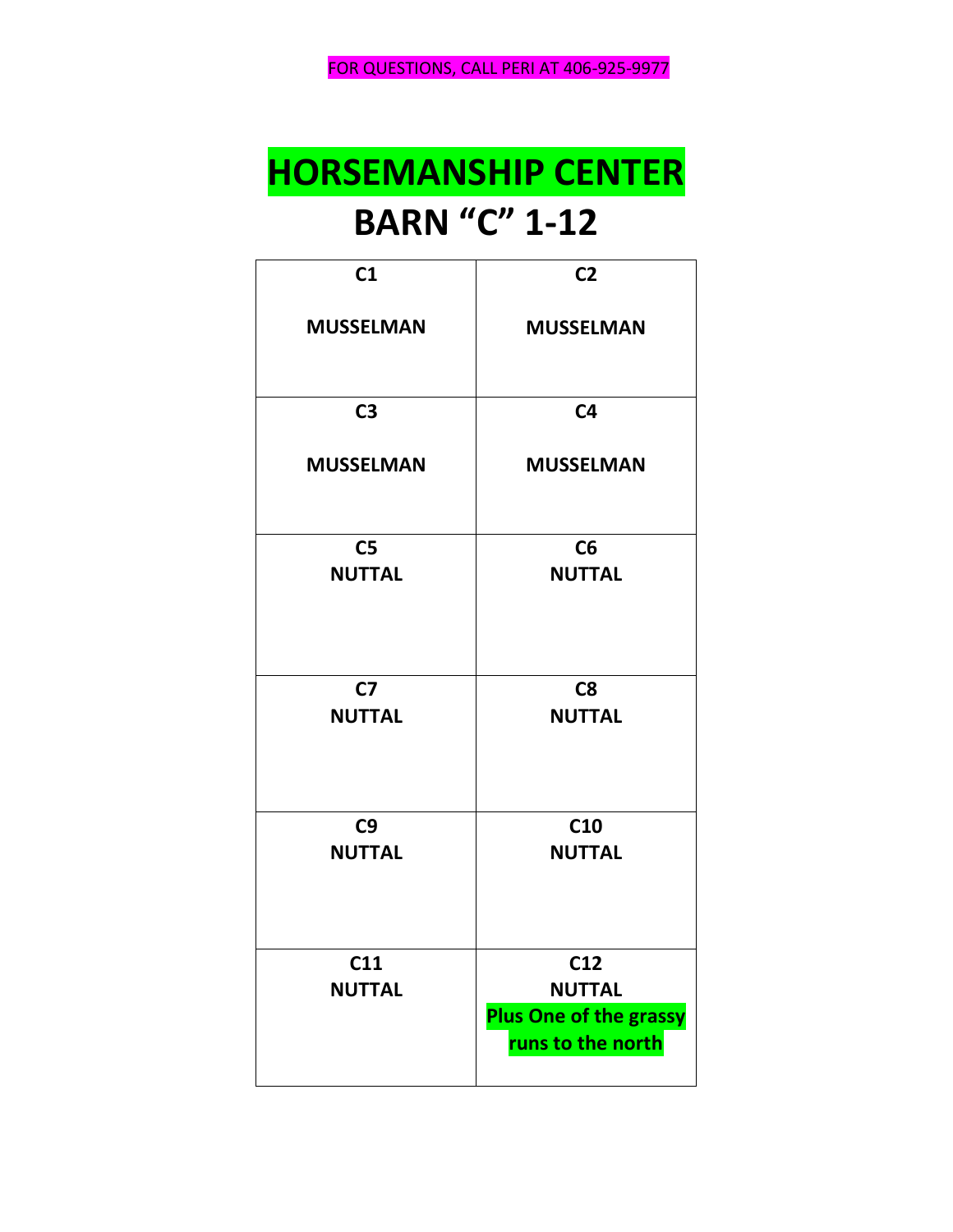FOR QUESTIONS, CALL PERI AT 406-925-9977

## **HORSEMANSHIP CENTER**

#### **BARN "D" 1-24**

| D <sub>23</sub>  | D <sub>24</sub>  |
|------------------|------------------|
| <b>OLIVER</b>    | <b>OLIVER</b>    |
|                  |                  |
| D21              | D <sub>22</sub>  |
| <b>OLIVER</b>    | <b>OLIVER</b>    |
|                  |                  |
| D19              | <b>D20</b>       |
| <b>OLIVER</b>    | <b>OLIVER</b>    |
| D17              | D <sub>18</sub>  |
| <b>OLIVER</b>    | <b>OLIVER</b>    |
|                  |                  |
| D15              | D <sub>16</sub>  |
| <b>OLIVER</b>    | <b>OLIVER</b>    |
|                  |                  |
| D13              | <b>D14</b>       |
| <b>KELLER</b>    | <b>KELLER</b>    |
| D11              | D12              |
|                  |                  |
| <b>KELLER</b>    | <b>KELLER</b>    |
| D9               | <b>D10</b>       |
| <b>SAMPSON</b>   | <b>SAMPSON</b>   |
|                  |                  |
| D7               | D <sub>8</sub>   |
| <b>SAMPSON</b>   | <b>SAMPSON</b>   |
|                  |                  |
| D5               | D <sub>6</sub>   |
| <b>SAMPSON</b>   | <b>SAMPSON</b>   |
|                  |                  |
| D <sub>3</sub>   | D4               |
| <b>SAMPSON</b>   | <b>GREENWELL</b> |
|                  |                  |
| D <sub>1</sub>   | D <sub>2</sub>   |
| <b>GREENWELL</b> | <b>GREENWELL</b> |
|                  |                  |